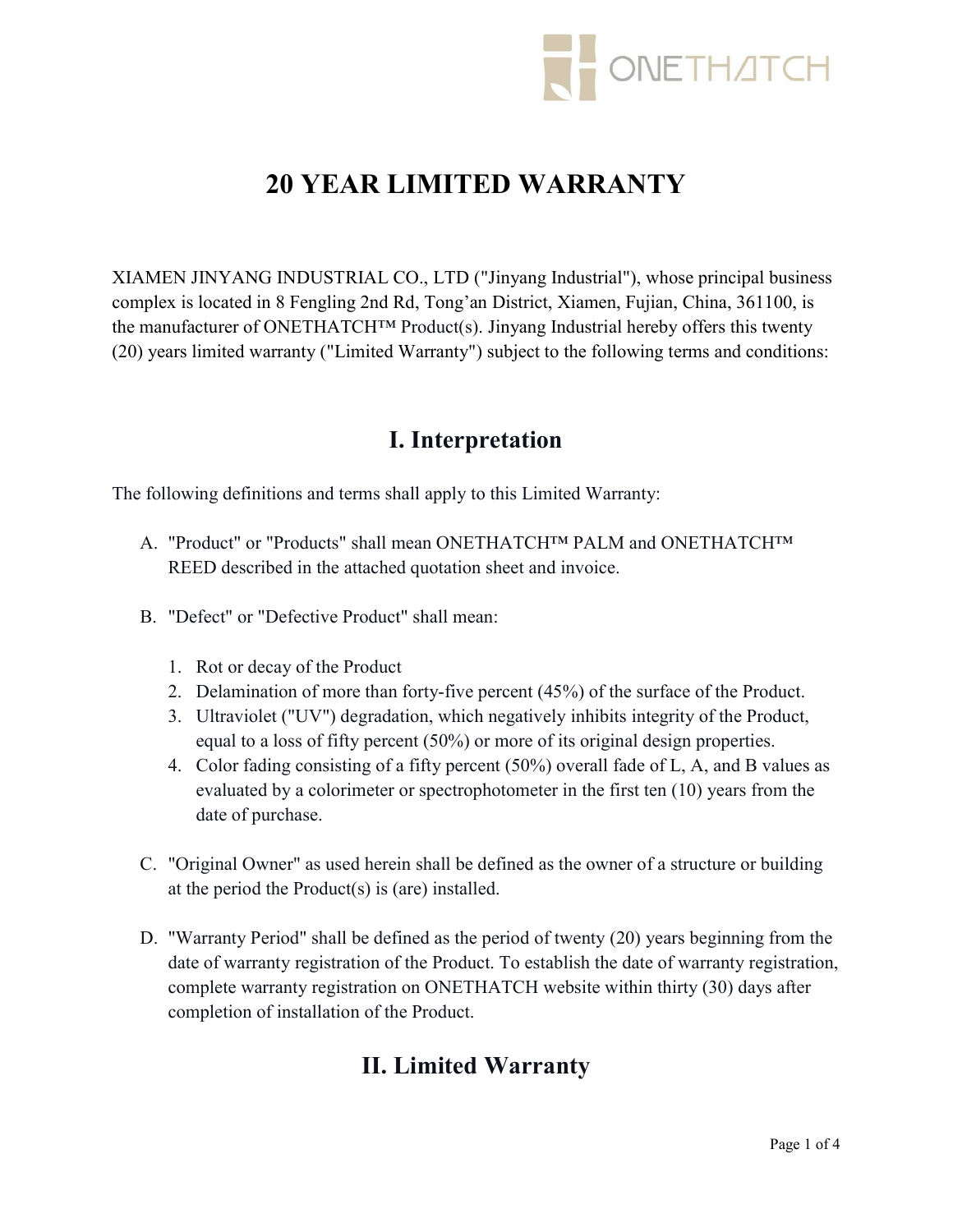

#### A. Express Warranty

Jinyang Industrial warrants to the Original Owner of the Product, subject to the terms and conditions contained in this Limited Warranty, that the Product will be free of a Defective Product as defined above, for a term of twenty (20) years from the date of completion of installation of the Product.

#### B. Disclaimer of Warranties

The statements in this Limited Warranty Term constitute the only warranty extended by Jinyang Industrial for the Product. Jinyang Industrial disclaims all other previous warranties, warranties expressed or implied, including any implied warranties of merchantability, or fitness for a particular purpose. No other warranty will be made by or on behalf Jinyang Industrial or by operation of law or by usage of trade or course of dealing with respect to the Product or its storage, handling, installation, maintenance, use, replacement, or repair.

- C. We shall not be liable for any Defective Product arising or resulting from:
	- 1. Improper installation, storage, repair or maintenance of the Product
	- 2. Act of God or force majeure
	- 3. Unauthorized disassembling, modification, or alteration
	- 4. Any act of negligence
	- 5. Fair wear and tear

### III. Remedies

A. Replacement of Defective Product.

During the first ten (10) years of the Limited Warranty Term, the exclusive remedy for breach of this Limited Warranty, if any, shall be replacement of the Defect, and only of the Defect, with a replacement product substantially similar to the Defect as determined in the sole discretion of the Company(the "Replacement Product"), by the Company within a rational time following Jinyang Industrial's receipt of a Notice of Defect, as required under Section IV(A), below. In no event shall the Company be responsible for a replacement cost in excess of the price originally paid for the Product.

B. Percentage of Replacement Costs.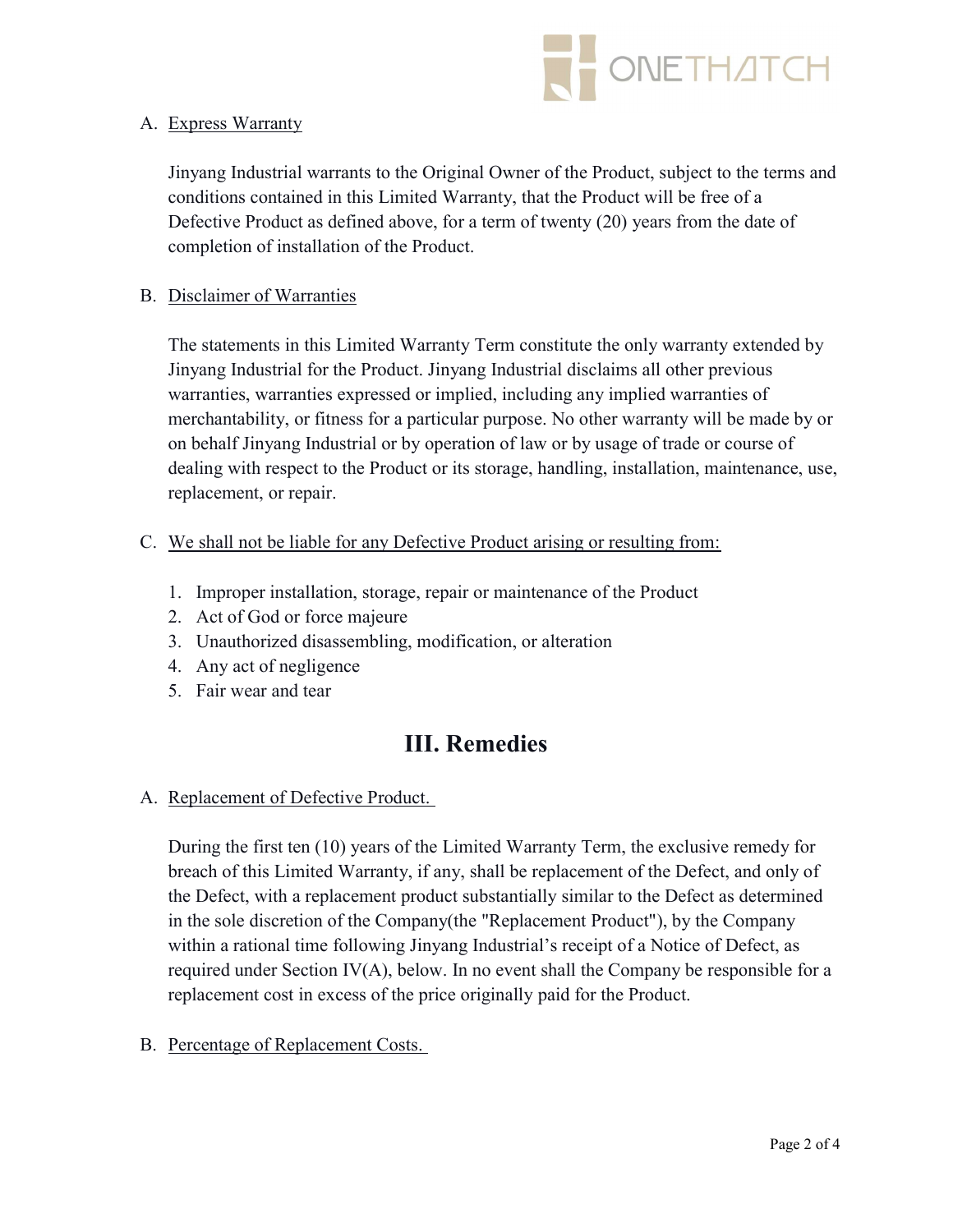

During the last ten (10) years of the Limited Warranty Term, the exclusive remedy for breach of this Limited Warranty, if any, shall be replacement of the Defective Product, and only of the Defective Product, with a Replacement Product to the Original Owner at the Company's standard pricing for the Product as in effect at the time notice is given pursuant to Section IV, such pricing to be reduced by the following percentages: During year eleven (11) of the Limited Warranty Term, the Company's standard pricing shall be reduced by fifty percent (50%); during year twelve (12) through twenty (20), inclusive, of the Limited Warranty Term, the Company's standard pricing shall be reduced by an amount equal to fifty percent (50%) minus five percent (5%) for each year of the Limited Warranty Period after the eleventh year of the Limited Warranty Term. At no time during the Limited Warranty Term shall the Company be responsible for labor or non-Product costs incurred with respect to the installation of any original or Replacement Product, or replacement of metal work, or other related work or materials. In no event shall the Company be responsible for a replacement cost in excess of the price originally paid for the Product.

# IV. Claims

### A. Notice of Defect

Any claim under this warranty must be filed during the Warranty Period and in writing and submitted to Jinyang Industrial together with supporting evidence substantiating such claim. Full details of the Defect must be given to enable us to evaluate the claim.

XIAMEN JINYANG INDUSTRIAL CO., LTD. 8 Fengling 2nd Rd, Tong'an District, Xiamen, Fujian, China, 361100

### B. Investigation

We must be allowed a reasonable period of time following Jinyang Industrial's receipt of Notice of Defect, but no later than six (6) months after the date of receipt of the Notice of Defect, to investigate the claim and evaluate whether it falls within the scope of this warranty. You shall provide full details and information as may be required by us to evaluate the claim.

### C. Resolution

If the Company determine that the Defect is covered by this Limited Warranty, the Company shall resolve the complaint in accordance with the terms and conditions of this Limited Warranty within a reasonable period of time. In no event shall the Company be